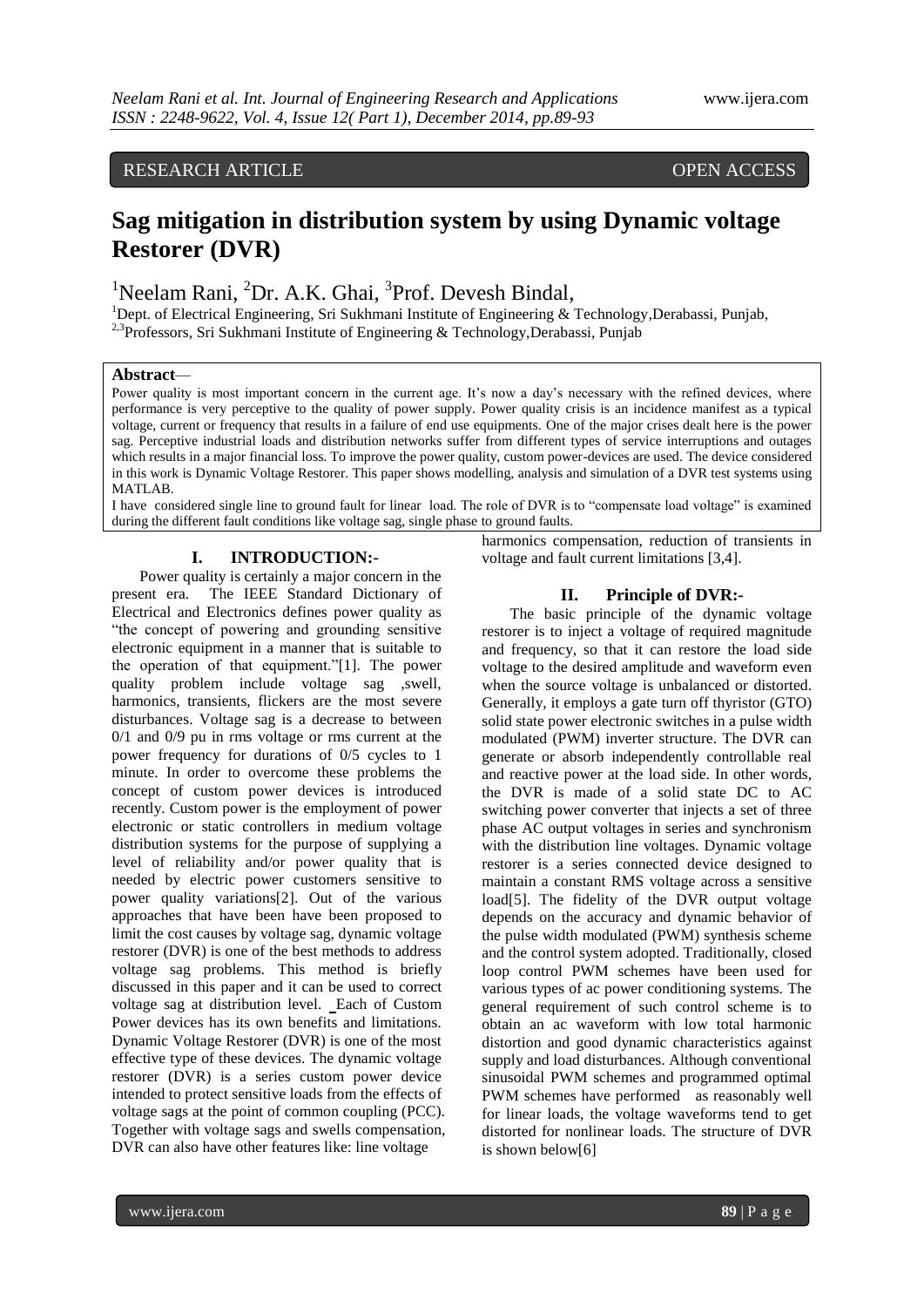

# **III. DVR Structure:-**

DVR is a series connected FACTS device or it is voltage stability device which is able to protect a susceptible load against the abnormal and transient disturbances in power system. Basically the DVR consists of two types of circuits, one is power circuit and another one is control circuit. Control circuit is used to derive the parameters as like magnitude, frequency, phase shift, etc. of the control signal that has to be injected by the DVR [7]. Due to control signal, the injected voltage is generated using switching in power circuit. The power circuit of DVR consists of

- An Injection Transformer
- Ac Harmonic Filter
- Voltage source converter
- Switching device
- Storage device

### **IV. Injection** */* **Booster Transformer:-**

The Injection */* Booster transformer is a specially designed transformer that attempts to limit the coupling of noise and transient energy from the primary side to the secondary side

[8]. Its main tasks are: connects the DVR to the distribution network via the HV-windings and transforms and couples the injected compensating voltages generated by the voltage source converters to the incoming supply voltage. In addition, the Injection */* Booster transformer serves the purpose of isolating the load from the system (VSC and control mechanism).

### **V. Harmonic Filter:-**

The main task of harmonic filter is to keep the harmonic voltage content generated by the voltage source converters to the permissible level (i.e. eliminate high frequency switching harmonics).It has a small rating approximately 2% of the load MVA [9].

### **VI. Voltage Source Converter:-**

A VSC is a power electronic system consists of a storage device and switching devices, which can generate a sinusoidal voltage at any required frequency, magnitude, and phase angle. In the DVR application, the VSC is used to temporarily replace the supply voltage or to generate the part of the supply voltage which is missing [10].

Numerous circuit topologies are available for the VSC [11, 12]. A widely used method is the two level or multilevel three-phase converters which shares a dc capacitor between all phases. The purpose of this capacitor is mainly to absorb harmonic ripple and hence it has a relatively small energy storage requirement, particularly when operating in balanced conditions.

### **VII. Switching Devices**

There are four main types of switching devices: Metal Oxide Semiconductor Field Effect Transistors (MOSFET), Gate Turn-Off thyristors (GTO), Insulated Gate Bipolar Transistors (IGBT), and Integrated Gate Commutated Thyristors (IGCT). Each type has its own benefits and drawbacks. The IGCT is a recent compact device with enhanced performance and reliability that allows building VSC with very large power ratings. Because of the highly sophisticated converter design with IGCTs, the DVR can compensate dips which are beyond the capability of the past DVRs using conventional devices.

### **VIII. Storage Devices:-**

The purpose is to supply the necessary energy to the VSC via a dc link for the generation of injected voltages. Batteries and Ultra capacitors are the most common types of energy storage devices. In fact, the capacity of the stored energy directly determines the duration of the sag which can be mitigating by the DVR. Batteries are the common choice and can be highly effective if a high voltage battery configuration is used. Certain ultra capacitors (unsymmetrical electrochemical) can hold charge over extended periods of time, so as to act like a battery. However, unlike batteries, these ultracapacitors have a short charge time and much longer lifetime.

# **IX. Operating modes of DVR:-**

The basic function of the DVR is to inject a dynamically controlled voltage *VDVR* generated by a forced commutated converter in series to the bus voltage by means of a booster transformer. The momentary amplitudes of the three injected phase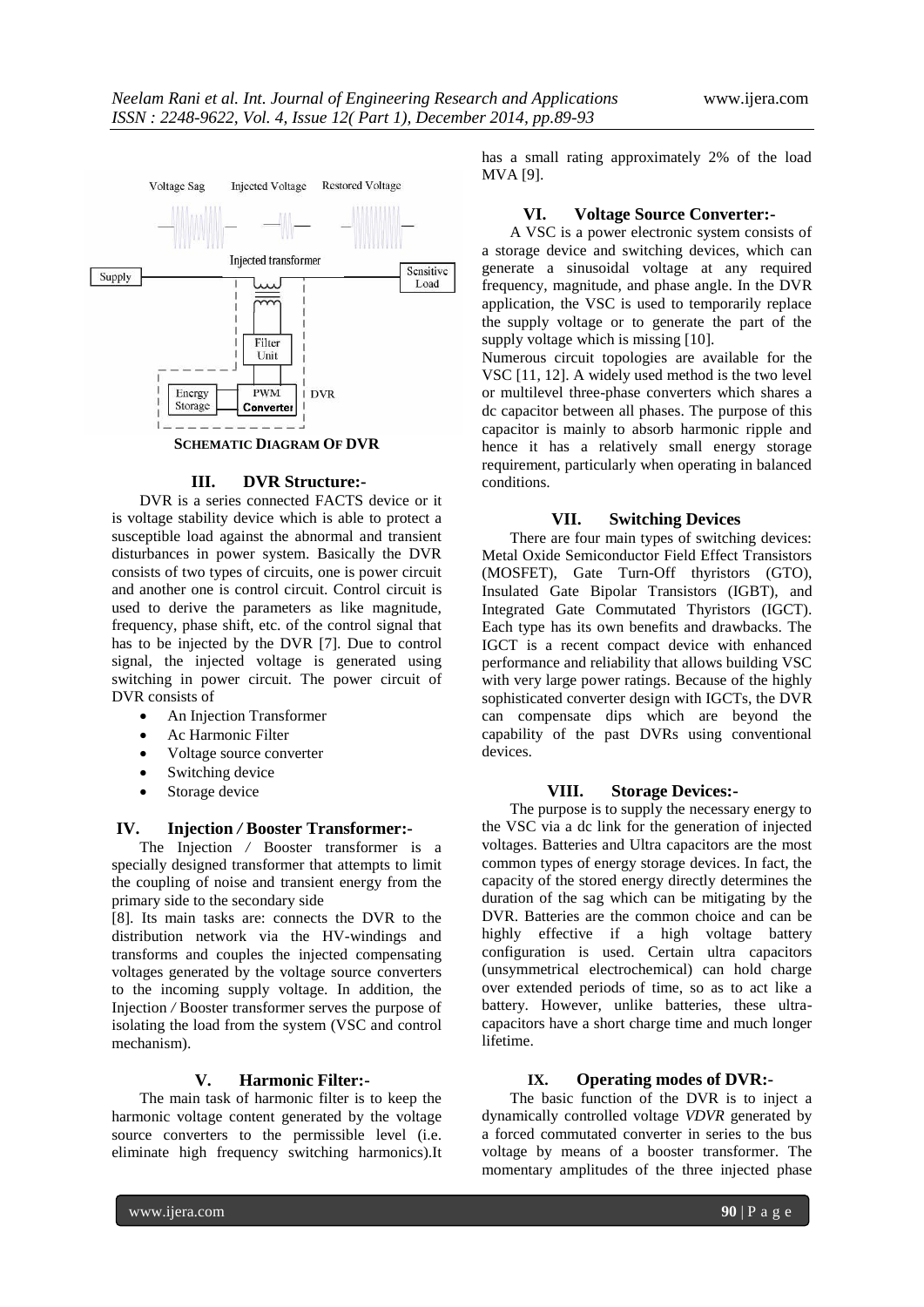voltages are controlled such as to eliminate any detrimental effects of a bus fault to the load voltage *VL*. This means that any differential voltages caused by disturbances in the ac feeder will be compensated by an equivalent voltage generated by the converter and injected on the medium voltage level through the booster transformer. The DVR works independently of the type of fault or any event that happens in the system, provided that the whole system remains connected to the supply grid, i.e. the line breaker does not trip. For most practical cases, a more economical design can be achieved by only compensating the positive and negative sequence components of the voltage disturbance seen at the input of the DVR (because for a typical distribution bus configuration, the zero sequence part of a disturbance will not pass through the step down transformer which has infinite impedance for this component)

# **X. The DVR has two modes of operation which are**: -

Protection mode Standby mode Boost mode

# **XI. Protection mode**

If the current on the load side exceeds a permissible limit due to a short circuit on the load or large inrush current, the DVR will be isolated from the systems by using the bypass switches

### **XII. Standby mode**

In standby mode (VDVR=0), the booster transformer's low voltage winding is shorted through the converter. No switching of semiconductors occurs in this mode of operation, because the individual converter legs are triggered such as to establish a short-circuit path for the transformer connection. Therefore, only the comparatively low conduction losses of the semiconductors in this current loop contribute to the losses. The DVR will be most of the time in this mode.

#### **Boost mode**

In boost mode (VDVR>0), the DVR is injecting a compensation voltage through the booster transformer due to a detection of a supply voltage disturbance

# **XIII. Parameter of DVR test system:-**

The test system employed to take out the simulations regarding the DVR actuation. This System is composed by a 11 KV, 50 Hz generation system, represented by a Thevenin's equivalent, feeding two transmission lines through a three winding transformer connected in Δ/Δ/Y 11/115/115 kV. Such transmission lines feed two distribution networks through two transformers connected in Δ/Y, 115/11 kV.

In this test system we have a generating unit of 11kv, 50 Hz. The test system employed to carry out the simulations concerning the DVR actuation. The output from generating unit is fed to the primary of the three winding transformer. Further two parallel feeders of 11kv each are drawn. In one of the feeder DVR is connected in series and other feeder is kept as it is. For this system single load is considered by without any fault and one with single line to ground fault . The load is linear load in this section . PI controller is used for the control section.

# **XIV. Simulink Model of Test System Connected On Linear Load:-**

In this simulink model we have a system in which two parallel feeders are shown. In both the feeders further loads are also connected in parallel. In one feeder DVR is connected in series with line and the other feeder is kept as it is. PI controller is used for the control purpose. Here, DVR system is connected to the distribution system using a booster transformer.



# Simulink Model of Linear Load without any Fault **Condition**

Result for the above system in which no fault is created is given below. The output voltage for both the conditions with DVR and without DVR is same. The first two wave shapes in figure below represent uncompensated load voltage and load current. The next two wave shapes are for input voltage and current w.r.t. time. The last two wave shapes represent load voltage and load current when DVR is connected.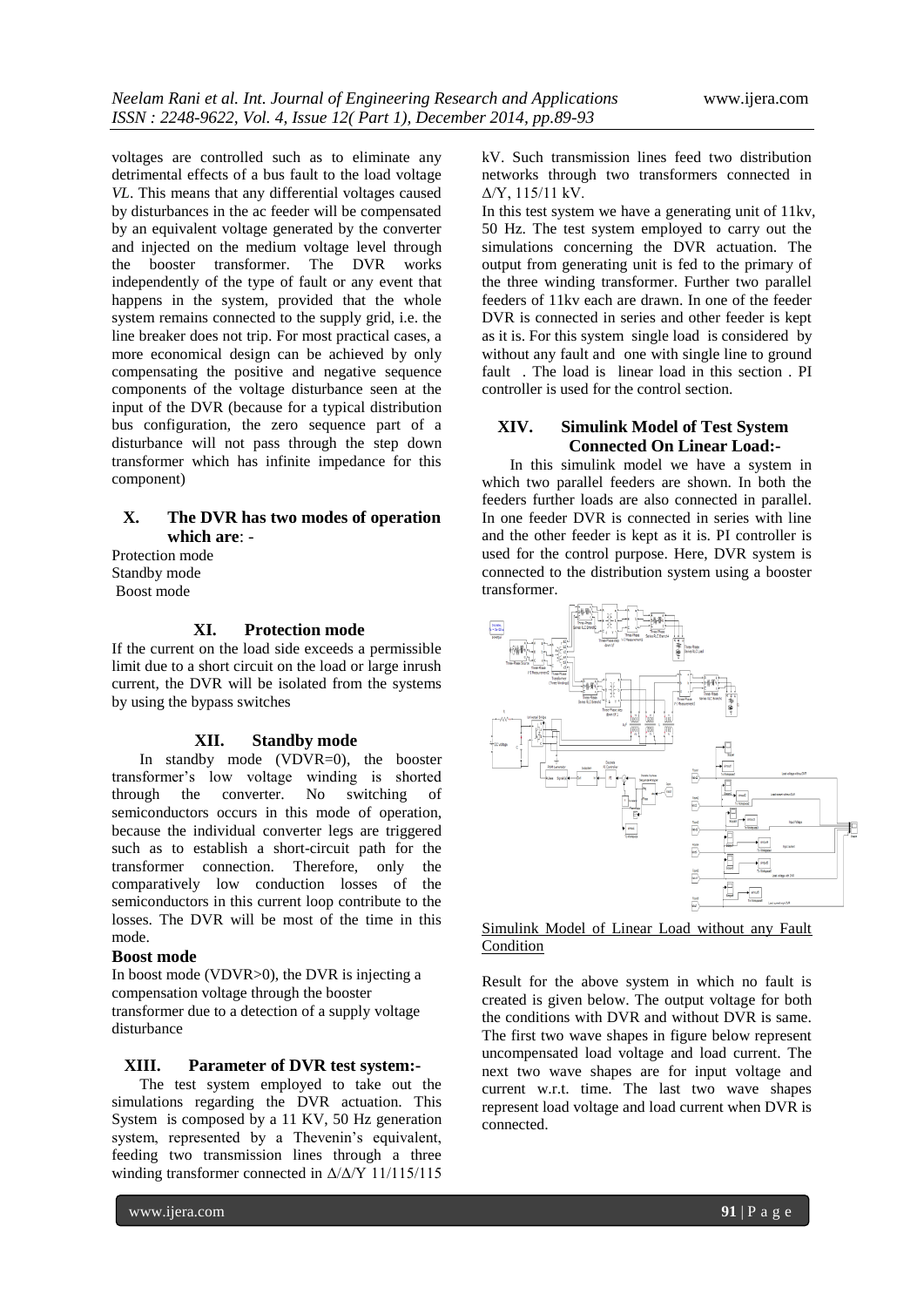*Neelam Rani et al. Int. Journal of Engineering Research and Applications* www.ijera.com *ISSN : 2248-9622, Vol. 4, Issue 12( Part 1), December 2014, pp.89-93*





# **XV. Simulink model of proposed system with single line to Ground fault:-**

In this model a single phase line to ground fault is created in both the feeders. Here the fault resistance is 0.66 ohms and the ground resistance is 0.001 ohms. The fault time is 0.4s to 0.6s. The result of the load voltage in both feeders (with DVR and without DVR) for system is given below



Simulink Model of Linear Load with single line to ground Fault Condition

Waveform of Above Simulink Model

### **XVI. Conclusion:-**

In this paper, an improved and cost efficient Dynamic Voltage Restorer (DVR) has been proposed for extenuating the problem of voltage sag or dip and rest fault conditions in industrialized distribution systems, . A director which is based on feed foreword technique is used which utilize the error signal which is the difference between the reference voltage and actual measured load voltage to trigger the switches of an inverter using a PWM scheme. Here, investigation was carried out for many case of load at 11kv feeder. It's clear from results that the "power quality of the system with linear load" is increased in the sense that the THD and the amount of un-balance in load voltage are decreased with application of Dynamic Voltage Restorer. It is clear from the resultS waveform that it met the all " power quality standards " .

The usefulness of DVR using P-Icontroller is established for linear static load

# **XVII. REFERENCES**

- [1] C. Sankaran "Power Quality", CRC Press 2002.
- [2] Ghosh and Ledwich. G. : Power Quality Enhancement Using Custom Power Devices. Kluwer Academic Publishers, 2002
- [3] M. F. Kangarlu, S. H. Hosseini, A. K. Sadigh "Transformerless DVR topology based on multilevel inverter with reduced